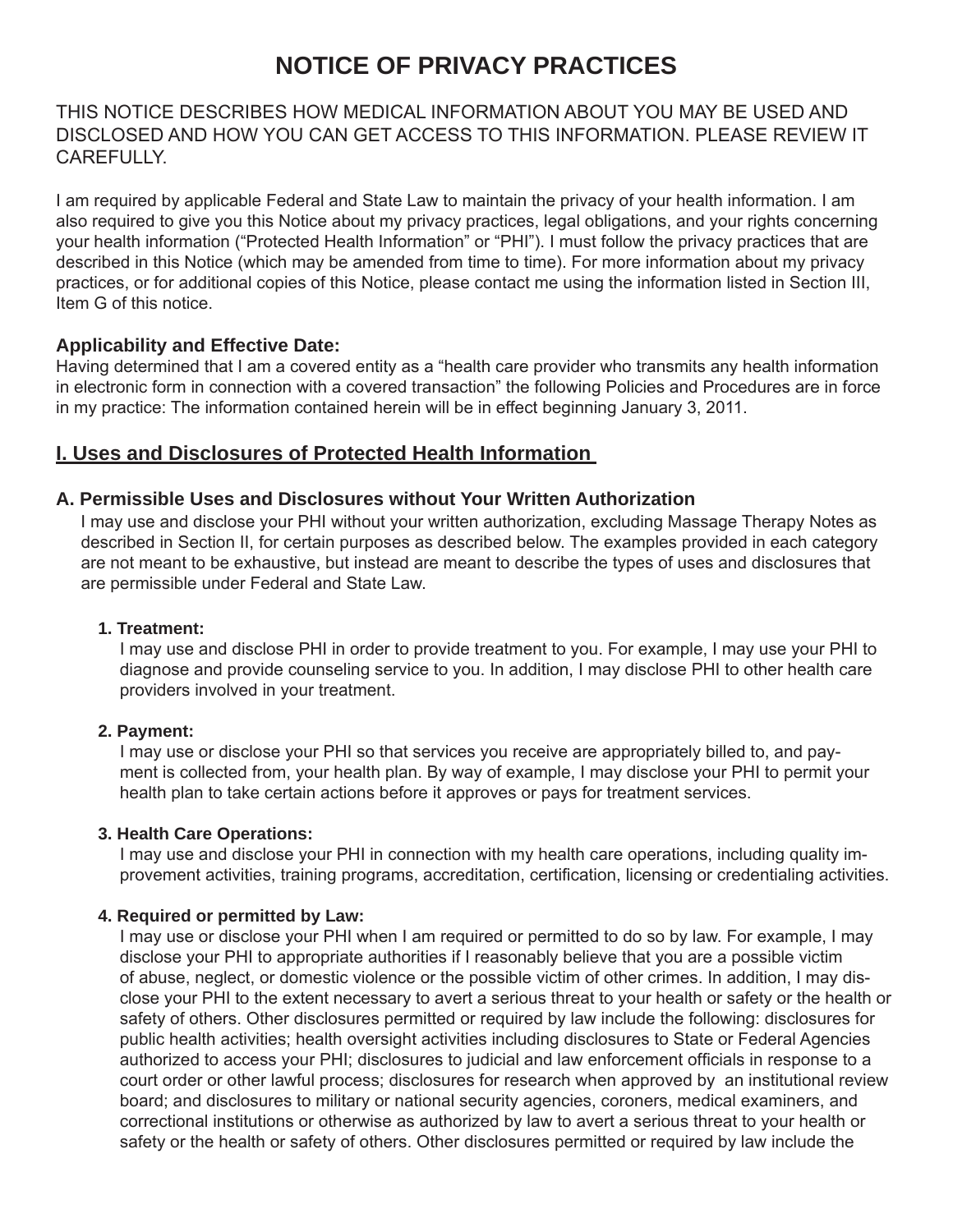following: disclosures for public health activities; health oversight activities including disclosures to State or Federal Agencies authorized to access your PHI; disclosures to judicial and law enforcement officials in response to a court order or other lawful process; disclosures for research when approved by an institutional review board; and disclosures to military or national security agencies, coroners, medical examiners, and correctional institutions or otherwise as authorized by law.

#### **a. Records of Disclosure.**

 Records of disclosure of your PHI without client authorization will be maintained in the case record as required by HIPAA standards. Records of disclosure will include:

- A description of the information to be disclosed;
- Who (individual or organization) is making the request;
- Expiration date of the request:
- A statement that the individual has the right to revoke the request;
- A statement that information may be subject to re-disclosure by the receiving party;
- Signature of the client or their representative and date;
- If signed by a representative, a description of their authority to make the disclosure. Records of disclosure will be maintained for at least six years from date of disclosure.

# **B. Uses and Disclosures Requiring Your Written Authorization**

# **1. Massage Therapy Notes:**

 Notes recorded by your clinician documenting the contents of a massage session with you ("Massage Therapy Notes").

# **2. Marketing Communications:**

I will not use your health information for marketing communications without your written authorization.

# **3. Other Uses and Disclosures:**

 Uses and disclosures other than those described in Section I, A. above will only be made with your written authorization. For example, you will need to sign an authorization form before I can send your PHI to your life insurance company, to a school, or to your attorney. You may revoke any such authori zation at any time.

# **II. Notice of Privacy Practices**

- A. Every attempt will be made in the first session to explain my Privacy Policy, address any restrictions to your PHI and obtain a signature confirming receipt of Notice of Privacy Practices. In those situations where a signature is not possible, I will document my attempts to obtain the signature and the reasons for not doing so.
- **B.** A copy of my Notice of Privacy Practices will be posted in my waiting room and updated as policies change. Any client or potential client may have access to a written copy of my Privacy Policy.
- **C.** I reserve the right to make changes in my Privacy Policies and Procedures. Language supporting this right will appear in my Notice of Privacy Practices. In those situations where changes are made to my Privacy Policies and Procedures, I will post those changes in my waiting room.
- **D.** I will obtain written consent from all clients to release any and all information, including treatment, payment and healthcare operations, except when required by law.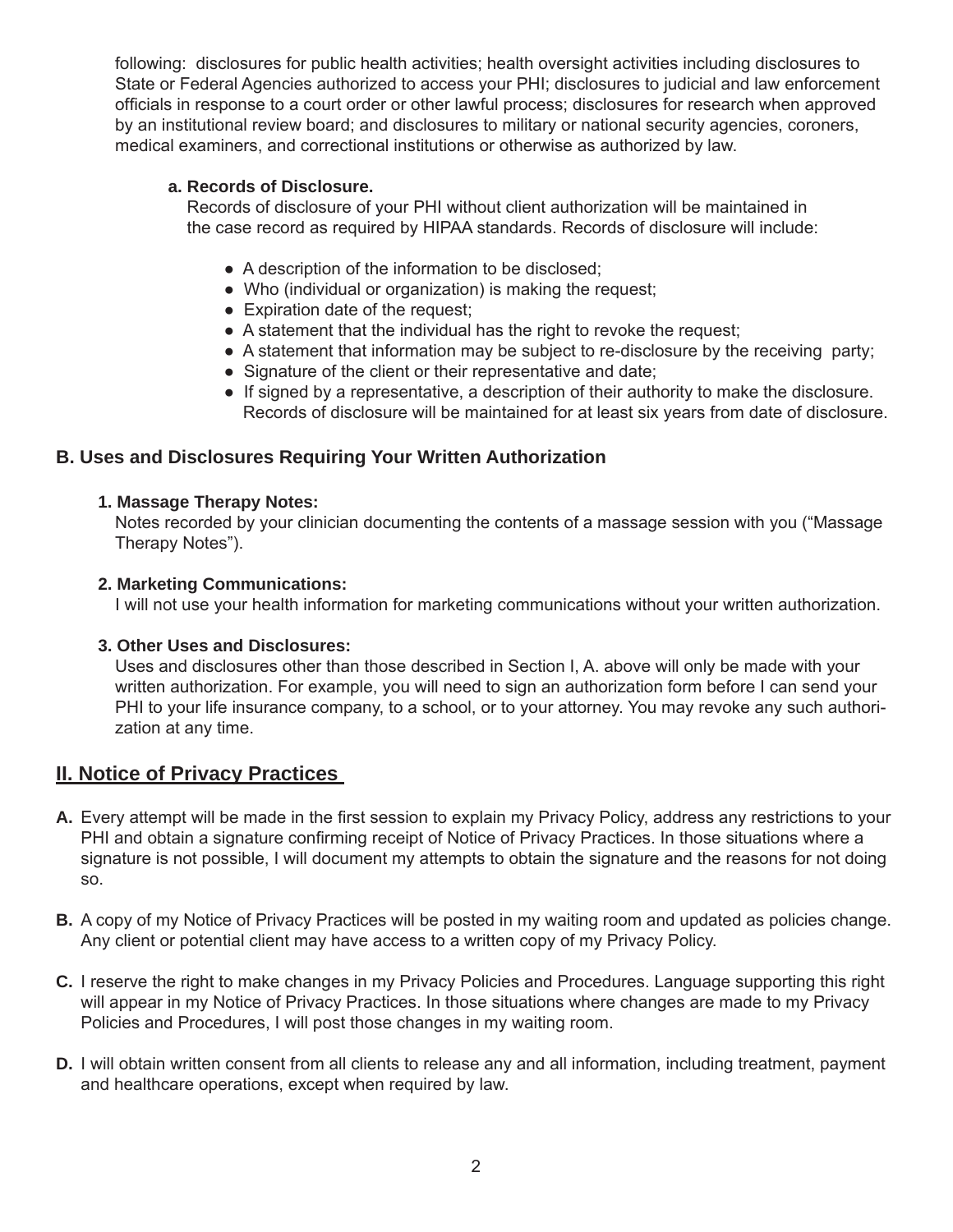# **III. Access to Protected Health Information**

# **A. Right to Inspect and Copy:**

 Clients may request access to their medical record and billing records maintained by me in order to review and/or request copies of the records. All requests for access must be made in writing. Under limited cir cumstances, I may deny access to those records. I may charge a fee for the costs of copying and sending any records requested. [Note: State law regulates such charges]. A parent or legal guardian of a minor will not have access to certain portions of the minor's medical record.(e.g., records related to mental health, drug treatment, or family planning services). Access will be granted within a reasonable time frame and no later than 30 days. In those situations where I determine that access to theirPHI would be harmful to the client, I will restrict the client's access to the record. The client may appeal this decision to a neutral third party agreed upon by both the client and me. The decision of that party will be binding.

# **B. Right to Request Amendment:**

Clients have the right to amend their record by including a statement in the case file. The original documentation will remain in the file along side the amendment. All client requests to access case records will be recorded in their file. The client's request must be in writing and must explain why the information should be amended. I may deny requests under certain circumstances.

#### **C. Right to Alternative Communications:**

 Clients may request, and I will accommodate, any reasonable written request to receive their PHI by alter native means of communication or at alternative locations.

#### **D. Minimum Necessary:**

 With the exception of release of information for treatment purposes, any disclosure of your PHI will provide only the minimum necessary information to comply with the request.

# **E. Security of Records:**

 Appropriate safeguards will be taken to protect the security of your PHI and reasonably protect it from inten tional or unintentional disclosures.

#### **F. Right to Request Restrictions:**

 Clients have the right to request a restriction on their PHI used for disclosure for treatment, payment or health care operations. Clients must request any such restrictions in writing addressed to the Privacy Officer. I am not required to agree to any restrictions clients may request.

#### **G. Right to Obtain Notice:**

 Clients have the right to obtain a paper copy of my Notice of Privacy Practices by submitting a written request to the Privacy Officer.

# **H. Questions and Complaints:**

 Clients who require further information about their privacy rights or have concerns that I have violated their privacy rights may contact the Privacy Officer. Clients may also file written complaints with the Director, Office for Civil Rights of the U.S. Department of Health and Human Services.

# **IV. Your Individual Rights**

# **A. Right to Inspect and Copy:**

 You may request access to your medical record and billing records maintained by me in order to inspect and request copies of the records. All requests for access must be made in writing. Under limited circum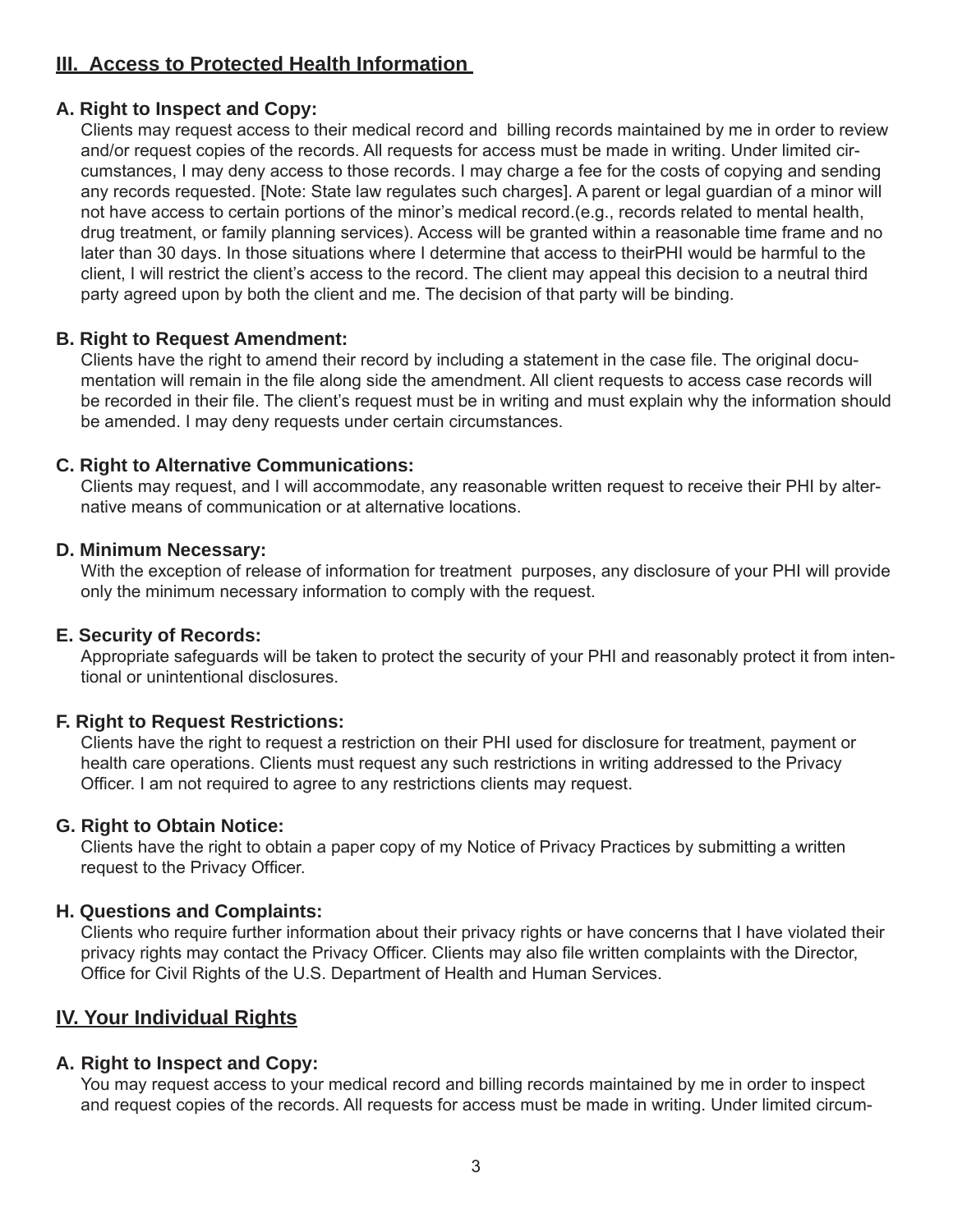stances, I may deny access to your records. I may charge a fee for the costs of copying and sending you any records requested. [Note: State law may regulate such charges.] If you are a parent or legal guardian of a minor, please note that certain portions of the minor's medical record will not be accessible to you. (e.g., records related to mental health, drug treatment, or family planning services)].

# **B. Right to Alternative Communications:**

 You may request, and I will accommodate, any reasonable written request for you to receive your PHI by alternative means of communication or at alternative locations.

# **C. Right to Request Restrictions.**

 You have the right to request a restriction on your PHI used for disclosure for treatment, payment or health care operations. You must request any such restriction in writing addressed to the Privacy Officer as indicated below. I am not required to agree to any such restriction you may request.

# **D. Right to Accounting of Disclosures:**

 Upon written request, you may obtain an accounting of certain disclosures of your PHI made by me after January 3, 2011. This right applies to disclosures for purposes other than treatment, payment or health care operations, excludes disclosures made to you or disclosures otherwise authorized by you, and is subject to other restrictions and limitations.

# **E. Right to Request Amendment:**

 You have the right to request that I amend your health information. Your request must be in writing, and it must explain why the information should be amended. I may deny your request under certain circumstances.

# **F. Right to Obtain Notice:**

You have the right to obtain a paper copy of this Notice by submitting a request to the Privacy Officer at any time.

# **G. Questions and Complaints:**

 If you desire further information about your privacy rights, or are concerned that I have violated your privacy rights, you may contact thePrivacy Officer. I am an independent practitioner and am therefore the Privacy Officer for my massage therapy practice. You may also file written complaints with the Director, Office for Civil Rights of the U.S. Department of Health and Human Services. I will not retaliate against you if you file a complaint with the Director or myself.

# **H. You have Specifi c Rights Under the Privacy Rule:**

I will not retaliate against you for exercising your right to file a complaint.

# **V. Business Associates**

- **A.** It is my policy to obtain a Business Associate Contract with any individual or organization who has access to clients' PHI in my possession and who is not a covered entity under HIPAA or a member of my workforce.
- **B.** All Business Associate Contracts will include language that reasonably assures that the Business Asso ciate will appropriately safeguard and limit their use and disclosure of your PHI that I disclose to them. In the event I learn of a breach of the Business Associate Contract by the Business Associate, I will imme diately take reasonable steps to correct the problem, including termination of the contract with the Business Associate and reporting to the Secretary of the Department of Health and Human Services.
- **C.** Business Associate Contracts will be in place before having access to client information.